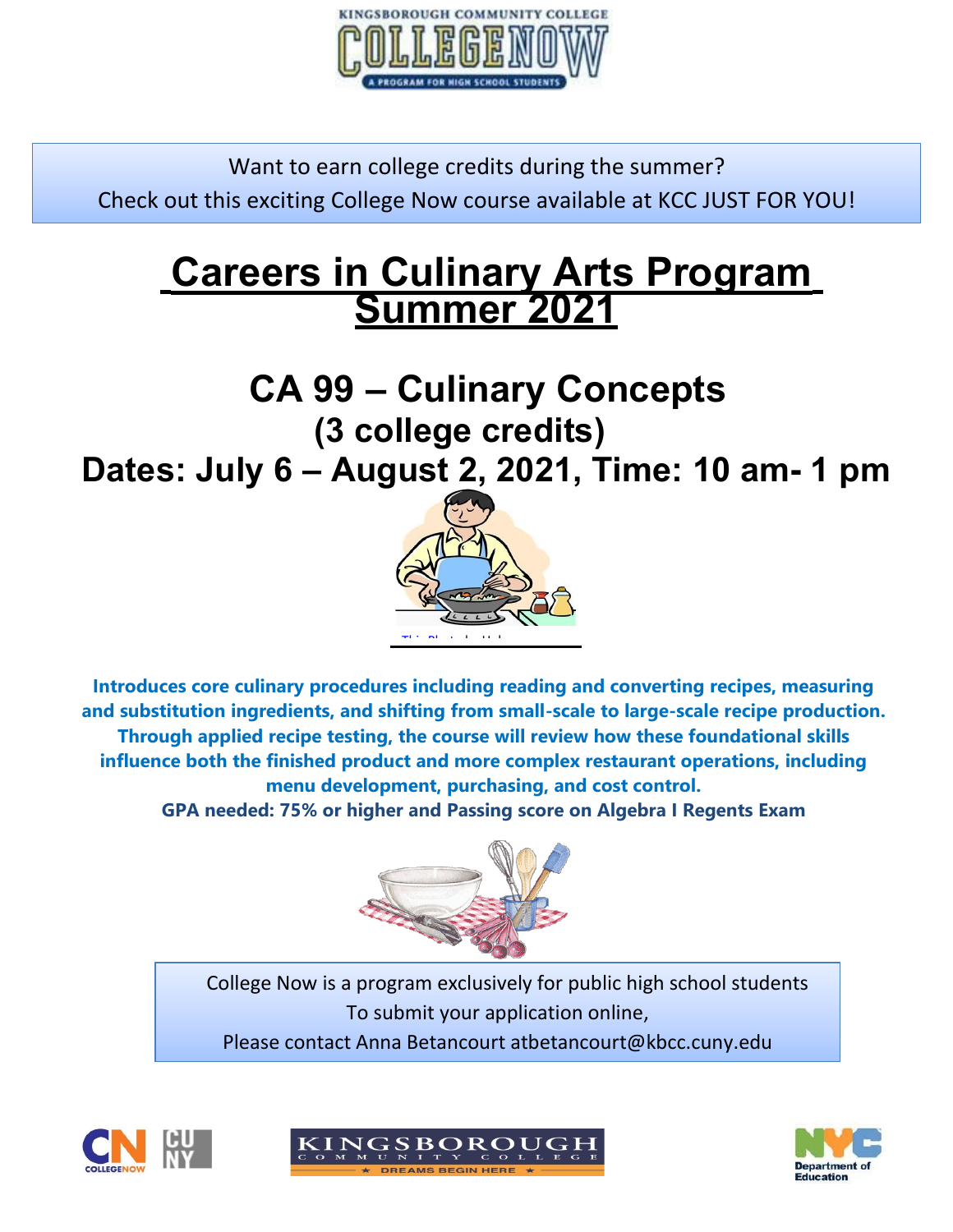

### **Parent/Guardian Notification and Consent**

### **CA 99: Culinary Concepts**

I am aware that my child is participating in the Kingsborough College Now Careers in Culinary Arts Program from Kingsborough Community College from July 6<sup>th</sup> through August  $2^{st}$  2021 from 10:00 a.m. to 3:00 p.m. in a remote learning environment. I am aware that my child will participate in a 3-credit course, CA 99: Culinary Concepts, students will be introduced to core culinary procedures including reading and converting recipes, measuring and substitution ingredients, and shifting from small-scale to large-scale recipe production.

#### Parent/Guardian Acknowledgement

I acknowledge and consent to the below named student's participation in this program. I understand that he/she will require a device with internet connection.

| Print Name of Student         |              | High School               |     |  |
|-------------------------------|--------------|---------------------------|-----|--|
| Signature of Parent/Guardian  |              | Date                      |     |  |
| Print name of Parent/Guardian |              | Date                      |     |  |
| Mailing Address (Street)      | Borough      | State                     | Zip |  |
| Home phone #                  | Cell phone # | <b>Email Address</b>      |     |  |
| Name of Emergency Contact     |              | Emergency contact phone # |     |  |